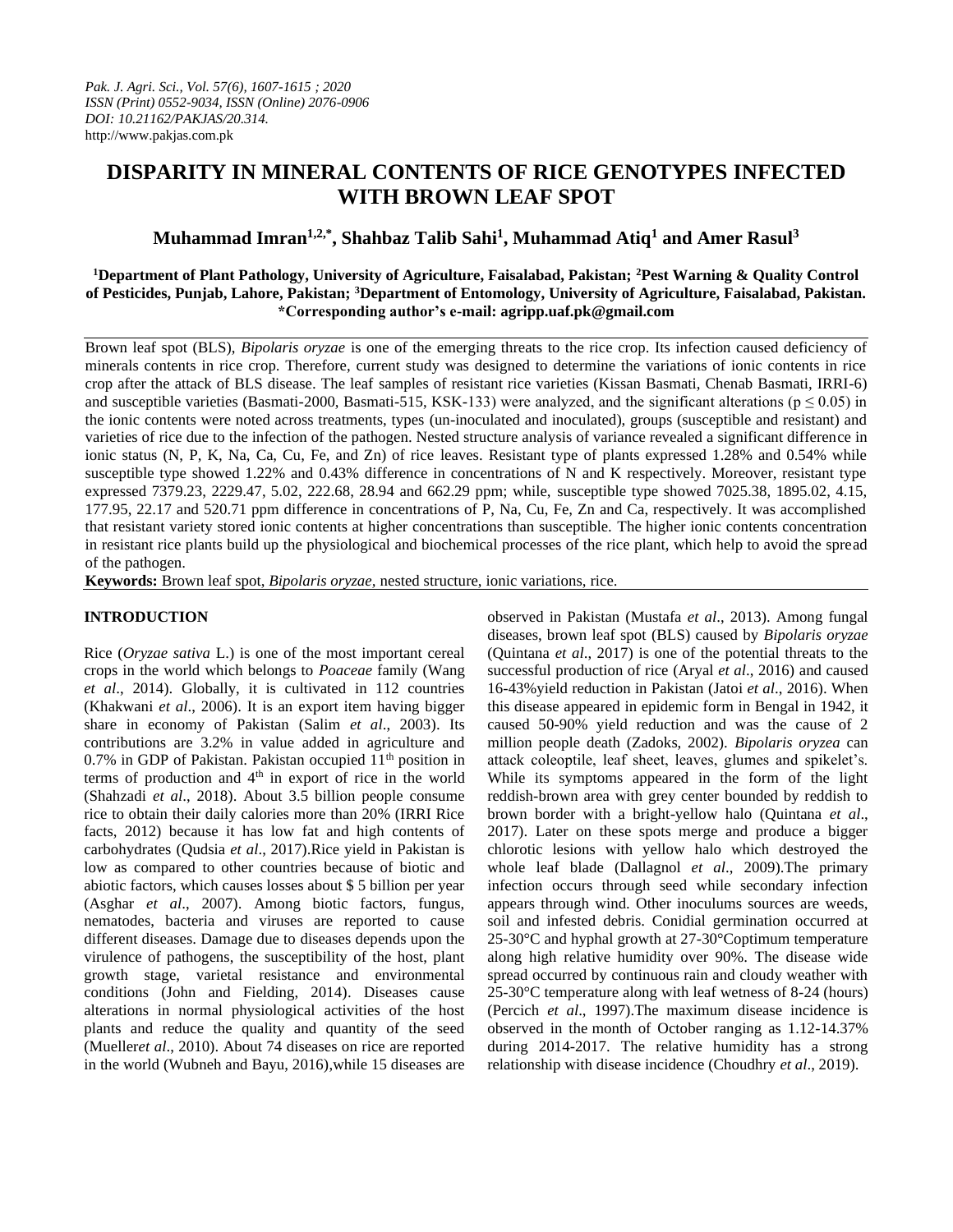Nutrients are vital for strengthening of plant cell walls and their normal growth which helps to reduce the disease severity (Huber and Graham, 1999). An appropriate availability of nutrients triggers the resistance mechanism of the host plants against pathogens; while, their deficiency makes the plant vulnerable to disease by changing the physiology and biochemistry of the plants. These changes are i.e. influence on growth pattern, chemical composition, decrease resistance and antioxidant defense capacity of plant (Hajiboland, 2012). Type of disease, amount of mineral elements, the form of elements and climatic conditions are also important factors to determine their effects on the disease development. Minerals are the crucial part of plant nutrition and their deficiency/ excessive amount cause certain types of maladies by disruption of metabolism process/ physiology of the plants by favoring plant pathogens or disturbing plant growth mechanism (Sahi *et al*., 2010).The plants which are scarce nutrients are more prone to disease as compared to nutrient deficient. The pathogen damage is compensating by a specific nutrient that reduces the disease through tolerance. The disease BLS incidence and severity influenced by different mineral nutrients i.e. Nitrogen, phosphorus, manganese, iron, and calcium (Ou, 1972).



**Figure 1. Symptoms of brown leaf spot of rice.**

The scarcity and surplus nitrogen enhance the level of BLS disease while in the form of ammonical, it decreases the disease severity if use it in the form of nitrate (Chattopadhyay and Dickson, 1960). Phosphorus(P) concentration threshold lies between 0.135 and 0.149% that limits brown spot disease development (Phelps and Shand, 1995). The quantity of P content high in soil correlated to decreased BLS incidence (Singh *et al*., 2005). Higher K and N levels lowered brown spot severity (Carvalho *et al*., 2010). Potassium in combination with zinc and iron were reported to bring about an increase in phenolic content which increased the incubation period and thus decreased sheath blight in rice (Prasad *et al*., 2010). Silicon (Si) also has a correlation with disease reduction in rice (Datnoff *et al*., 1997). Zinc (Zn) deficiency leads to the less vigorous growth of plants that are more susceptible to brown spot infection (Minnatullah and Jha, 2002).

Balance amount of nutrient develop optimal growth of plant as well as optimal for resistance. Although, resistance is controlled by genetically but it is considerably affected by environmental factors like mineral nutrition which can be easily controlled in agriculture system. In order to harmonize disease control methods, it is useful to recognize how mineral nutrients affect disease resistance in plants. Mineral nutrition can influence two prime resistance mechanisms: (a) the configuration of mechanical barriers, by development of thicker cell walls; (b) The synthesis of natural defense compounds i.e. flavanoids, phytoalexins and antioxidants which provide protection against pathogens (Schumann *et al*., 2017).

Different management strategies i.e. resistant varieties, fungicides, cultural and biological methods (Ribot *et al*., 2008) phyto extracts (Tripathi and Dubey, 2004) are utilized by researches and farmers against BLS disease of rice. Among these strategies some are practicable for farmers but are not eco-friendly while some are not economical for them. Like, fungicides is one of the effective ways to control the disease but their injudicious use cause environmental pollution (Dutta, 2015) produce resistance in pathogens (Gnanamangai and Ponmurugan, 2012). Among these tactics, strengthening of the host plant is the best one. That is why a contemporary study was designed to examine the alterations in N, P, K, Ca, Na, Cu, Fe and Zn in inoculated and un-inoculated rice plants from resistant as well as susceptible varieties. These alterations can be used as biochemical markers for identification of resistance source in rice germplasm and in development of environmentally safe approach towards BLS disease of rice and may help to strengthening the nutrition of the rice plants for better yield production.

#### **MATERIALS AND METHODS**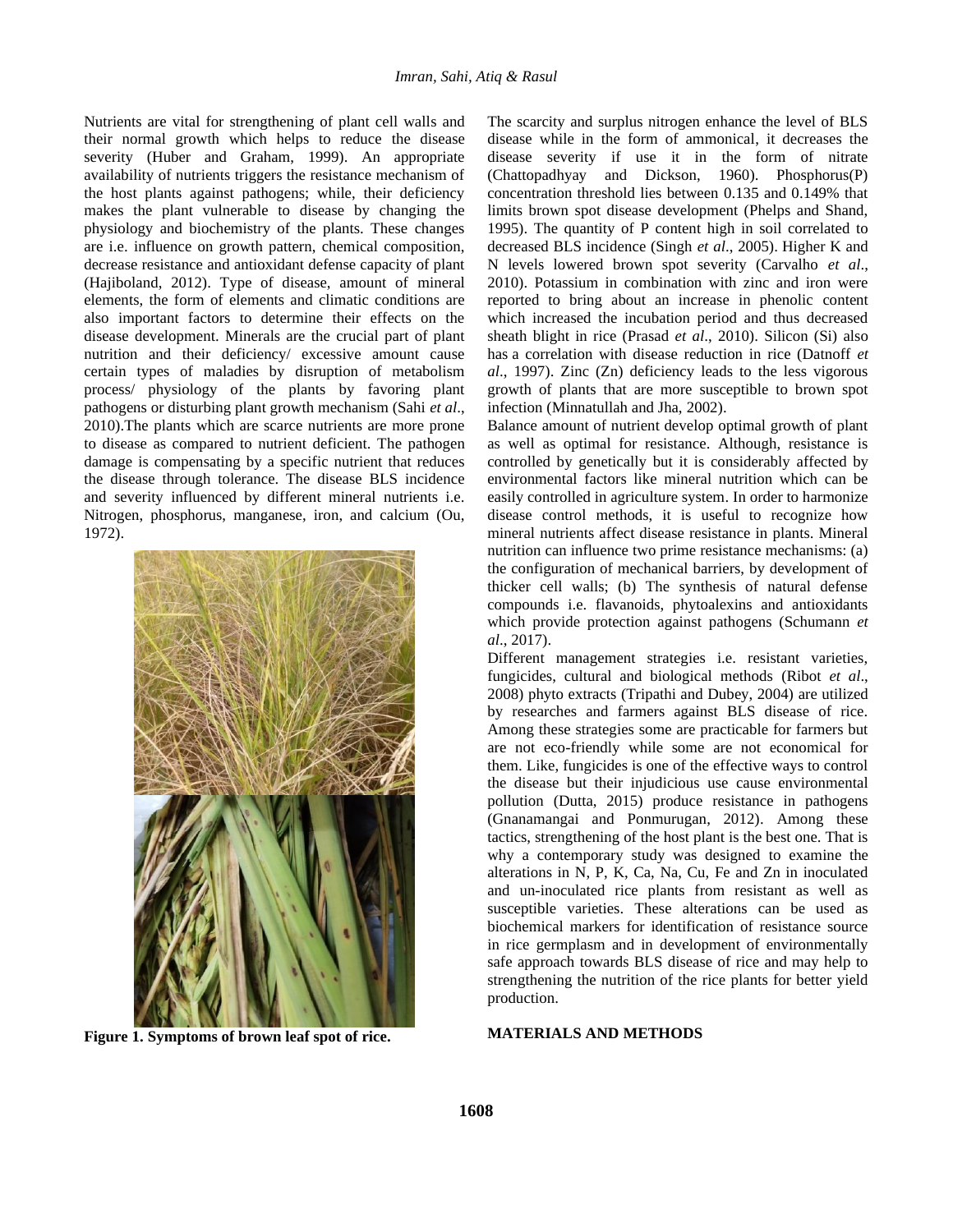*Plant material***:** Three resistant (Kissan Basmati, Chenab Basmati, IRRI-6) and three susceptible varieties (Basmati-2000, Basmati-515, KSK-133) were selected on the basis of two-years (2018-19) BLS disease screening trials conducted in field.

*Establishment of a research trial under greenhouse conditions***:** Selected rice varieties were grown to establish a nursery in the greenhouse conditions with three replications in the field area (Plant Pathology Department, University of Agriculture, Faisalabad). Then these plants were transferred in the earthen pots $(45\times30 \text{ cm}^2)$  filled with formalin sterilized loamy soil (2kg/pot) and divided into two groups as inoculated and un-inoculated group. After30 days of transplantation rice plants were inoculated with fungal spore culture  $@1\times10^5$  spores/ml of distill H<sub>2</sub>O (by using Haemocytometer AP-131) by using a hand sprayer (Trigger Sprayer-SX-266) in the morning (Gupta *et al*., 2013).Humidity was maintained by spraying water daily. After 10-12 days of inoculation, the leaf samples of each variety (from inoculated and un-inoculated groups)were collected at three intervals (after 40, 60 and 80 days of sowing) (seedling, tillering and panicle stages) to observe alterations in mineral contents of leaves and their average were taken for analysis.



**Figure 2. Layout of rice plant population classified under Nested structure design.** 

*Preparation of plant samples for determination of mineral contents in leaves***:** Sample of rice plant leaves (inoculated and un-inoculated groups)were collected from greenhouse and oven-dried at 70°C for two days, ground sample (100 mL), boiled in 10 mL  $(1.4N)$  HNO<sub>3</sub> by using Hot plate TH-550:AdvanTec, Tokyo, Japan at temperature 100°Cfor 30 minutes. Then these samples were further diluted about 250 times along with distill water and were used to determine the

amount of N, P, K Na, Ca, Cu, Fe, Zn by following the protocol of Bhargava and Raghupathi (1993).

*Estimation of phosphorus***:** Sample solution of 0.1 mL was prepared through wet digestion and poured into volumetric flask (500 mL) along with 1 m L ammonium molybdate and 8.6 mL distilled water and stirred the whole solution thoroughly by adding 0.4 mL aminonaphthol sulphonic acid. Distilled water used as blank and absorbance was measured at 720 nm through spectrophotometer (BEL©, Model L.24) (Boltz and Mellon, 1948; Fiske and Subbarow, 1925).

*Determination of potassium and sodium***:** Amount of Potassium (K) and Sodium (Na) was determined by comparing with the standards of KCl and NaCl through flame photometer by using Helrich (1990) protocol. Before the use of standards, fresh working standards were prepared to obtain the K and Na standard curves through 10, 20, 30 and 40 ppm conc. for both.

*Estimation of calcium, copper, iron and zinc concentration***:** Concentrations of Ca, Cu, Fe and Zn were determined through AAS (Atomic Absorption Spectrophotometer) (Hitachi Polarized Zeeman AAS, Z-8200, Japan) by using the standards of Calcium  $chloride(CaCl<sub>2</sub>)$ , Copper sulphate  $(CuSO<sub>4</sub>)$ , Iron sulphate (FeSO4), Zinc oxide (ZnO and while standards curves determine through concentration of calcium (Ca) (10, 20, 40, 80, 100 ppm), copper (Cu) 0.1, 0.2, 0.5, 2 ppm, zinc (Zn) 0.2, 0.3, 0.5,2 ppm, iron (Fe) 1,2,3 ppm by obtaining their working standards immediately before use. Atomic absorption spectrophotometer (GA 3202 HGA) was used for the analysis of these minerals both from resistant and healthy rice varieties.

*Estimation of Nitrogen***:** Nitrogen contents from leaves of inoculated and un-inoculated groups were determined by using micro Kjeldahl method (Kjeldahl, 1883). Briefly, the samples were oven-dried (WI) and put intoa known amount of leaf sample into Kjeldahl flask. Then 5gm digestion mixture having  $K_2SO_4$ . CuSO<sub>4</sub> and conc. H<sub>2</sub>SO<sub>4</sub> (25mL) wasadded. After that sample was placed in digestion hood and boiled ituntil become colorless. Then contents were cooled, filled in flask (volumetric), diluted with distilled water (up to 250mL). The 10 mL solution was placed in a distillation apparatus of micro Kjeldahl for distillation along with 10 M NaOH (40%) solution. Ammonia was formed and collected in a beaker having 10mL (2%) Boric acid and methyl red (two drops) use as an indicator. Then titrate it with  $0.1N$  sulphuric acid as a standard until light pink color is obtained. Nitrogen (%) was estimated by using the formula:

Nitrogen % = 
$$
\frac{mL 0.1 N (H_2SO_4)x 0.0014x 250 x 100}{W1 x 100}
$$

*Statistical analysis***:** Nested structured design was used as a standard analytic method for the determination alterations in the mineral contents (Gomez and Gomez, 1984). Data was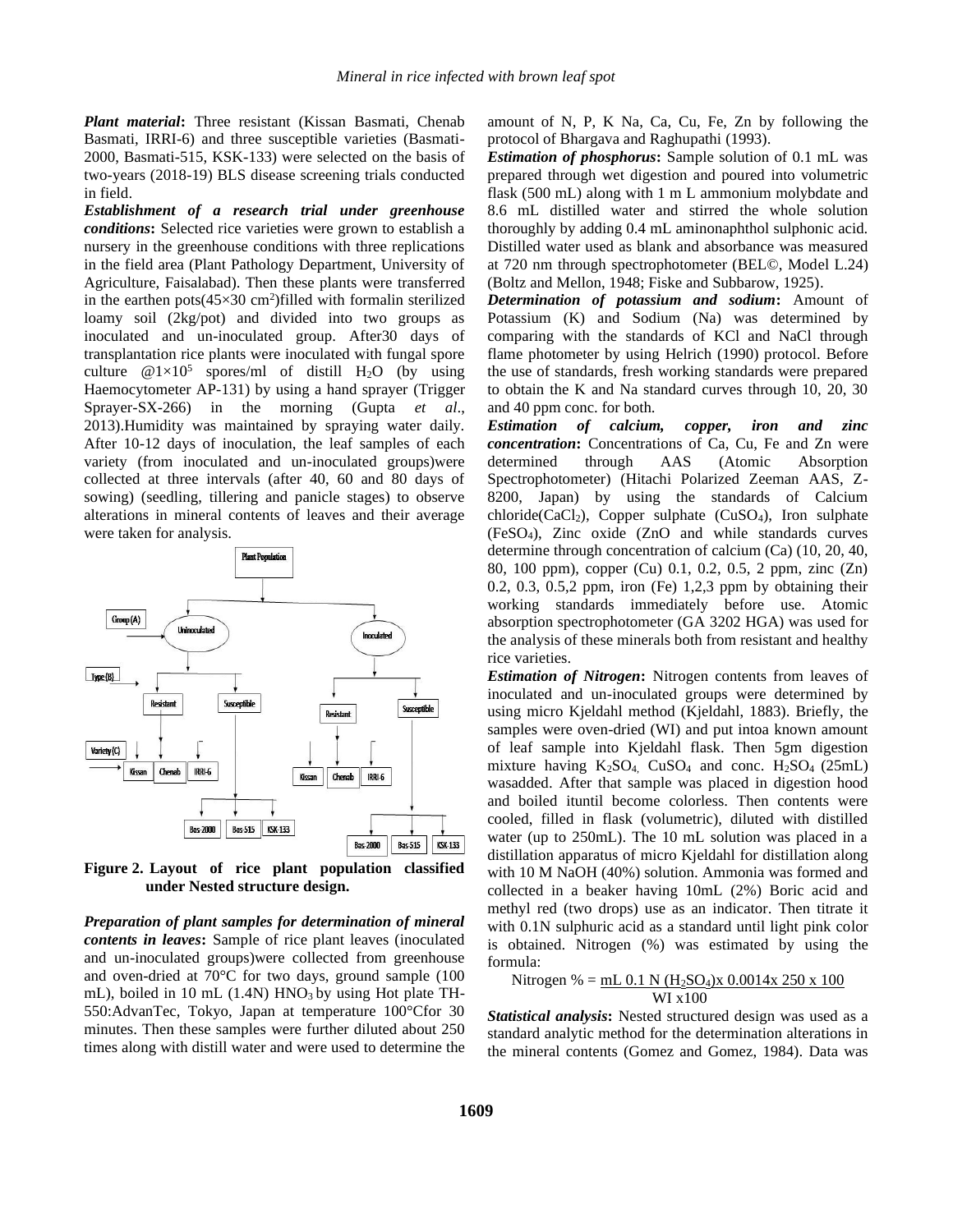statistically analyzed, and treatments means were compared using t-test by using Statistix 8.1 software.

## **RESULTS**

Disease incidence observed as 8.70, 9.44 and 8.52% on three rice resistant varieties (Kissan Basmati, Chenab Basmati, IRRI-6); while, 22.62, 25.75 and 36.54% on three susceptible varieties (Basmati-2000, Basmati-515, KSK-133).

*Determination of Nitrogen, Phosphorus, Potassium and Sodium***:** A significant difference between both type inoculated (average 1.14%) and un-inoculated plants (average 1.37%) was observed for N, P, K, and Na. The 1.28% value was observed in the resistant group and  $(1.22\%)$  in susceptible group, significant at  $p \le 0.05$ . The components termed as group displayed total variance of 6.63%. Rice varieties displayed 1.9% of the total variability in nitrogen (N) contents elucidation

(Table 1). The "IRRI-6" exhibited maximum concentration (1.30%) in the resistant group, while "KSK-133" displayed minimum (1.19%) in the susceptible group. About phosphorus contents, considerable variation was observed among un-inoculated and inoculated plants (averaging 7954.79 and 6449.82ppm, respectively) during disease stress with 93.28% of the total variance at  $p \le 0.05$ . The total variance (4.64%) was observed in group with phosphorus concentration in resistant (7379.23 ppm) and susceptible (7025.38 ppm) varieties. IRRI-6 and Basmati-2000 showed maximum and minimum phosphorus concentration to the range of 7481.38 and 6836.77ppm, respectively (Table 1&2). Type and group exhibited 92.48% and 6.5% of the total variability of potassium contents (Table 1). Considerable variation was observed by susceptible and resistant varieties average 0.43 and 0.54% respectively in potassium. Significant variation (0.26 and 0.71%) was observed in inoculated and un-inoculated type, respectively. IRRI-6 showed maximum potassium fractions (0.57%) while minimum concentration was accumulated by KSK-133 (0.41) (Table 2). Significant variation was exhibited in sodium contents in type (averaging 1400.68 ppm in inoculated plants and 2487.02 ppm in un-inoculated plants) and total variance was accounted 98.89% (Table 1). In the same way, group displayed low variability of0.65% averaging 2229.47 ppm and 1895.02 ppm across the resistant and susceptible varieties, respectively. Varieties displayed significant variation as 0.45% of the total variance (Table 1). Sodium concentration was expressed 2075.85,

**Table 1. Nested ANOVA for mineral contents (nitrogen, phosphorous, potassium, and sodium) of inoculated and un-inoculated leaves of rice plants**

| <b>SOV</b>        | DF             | <b>SS</b> | <b>F</b> value | Pr>F                     | <b>MS</b> | <b>Variance</b>  | <b>Total variance</b> |  |  |  |  |
|-------------------|----------------|-----------|----------------|--------------------------|-----------|------------------|-----------------------|--|--|--|--|
|                   |                |           |                |                          |           | <b>Component</b> | component $(\% )$     |  |  |  |  |
| Nitrogen $(\%)$   |                |           |                |                          |           |                  |                       |  |  |  |  |
| Type(A)           | 1              | 1.5265    | 26.052         | 0.036                    | 0.3       | 0.027            | 91.12                 |  |  |  |  |
| Group(B)          | $\overline{c}$ | 0.1172    | 11.235         | 0.005                    | 1.81      | 0.002            | 6.63                  |  |  |  |  |
| Variety $(C)$     | 8              | 0.0417    | 49.304         | 0.00                     | 0.74      | 0.001            | 1.9                   |  |  |  |  |
| Error             | 96             | 0.0102    |                |                          | 0.0001    | 0.00             | 0.35                  |  |  |  |  |
| Total             | 107            | 1.6956    |                |                          | 0.34      | 0.03             | 100                   |  |  |  |  |
| Phosphorous (ppm) |                |           |                |                          |           |                  |                       |  |  |  |  |
| Type(A)           |                | 61141200  | 36.14          | 0.027                    | 61141200  | 1100915.3        | 93.28                 |  |  |  |  |
| Group(B)          | $\overline{c}$ | 3383600   | 7.882          | 0.013                    | 1691800   | 54709.1          | 4.64                  |  |  |  |  |
| Variety $(C)$     | 8              | 1717230   | 258.744        | 0.00                     | 214654.22 | 23758.291        | 2.01                  |  |  |  |  |
| Error             | 96             | 79641.676 |                |                          | 829.6008  | 829.601          | 0.07                  |  |  |  |  |
| Total             | 107            | 66321700  |                |                          |           | 1180212.3        | 100                   |  |  |  |  |
|                   |                |           |                | Potassium (%)            |           |                  |                       |  |  |  |  |
| Type(A)           |                | 5.4271    | 28.151         | 0.034                    | 5.4271    | 0.097            | 92.48                 |  |  |  |  |
| Group(B)          | 2              | 0.3856    | 21.585         | 0.001                    | 0.1928    | 0.007            | 6.5                   |  |  |  |  |
| Variety (C)       | 8              | 0.0715    | 98.178         | 0.00                     | 0.0089    | 0.001            | 0.94                  |  |  |  |  |
| Error             | 96             | 0.0087    |                |                          | 0.0001    | 0.00             | 0.09                  |  |  |  |  |
| Total             | 107            | 5.8928    |                |                          |           | 0.105            | 100                   |  |  |  |  |
|                   |                |           |                | Sodium(ppm)              |           |                  |                       |  |  |  |  |
| Type(A)           | 1              | 31861100  | 247.086        | 0.004                    | 31861100  | 587631.91        | 98.89                 |  |  |  |  |
| Group(B)          | $\overline{c}$ | 257894.59 | 5.306          | 0.034                    | 128947.3  | 3875.773         | 0.65                  |  |  |  |  |
| Variety $(C)$     | 8              | 194411.38 | 46087.25       | 0.00                     | 24301.423 | 2700.1           | 0.45                  |  |  |  |  |
| Error             | 96             | 50.62     |                |                          | 0.5273    | 0.527            | 0.00                  |  |  |  |  |
| Total             | 107            | 32313400  |                | $\overline{\phantom{a}}$ |           | 594208.31        | 100                   |  |  |  |  |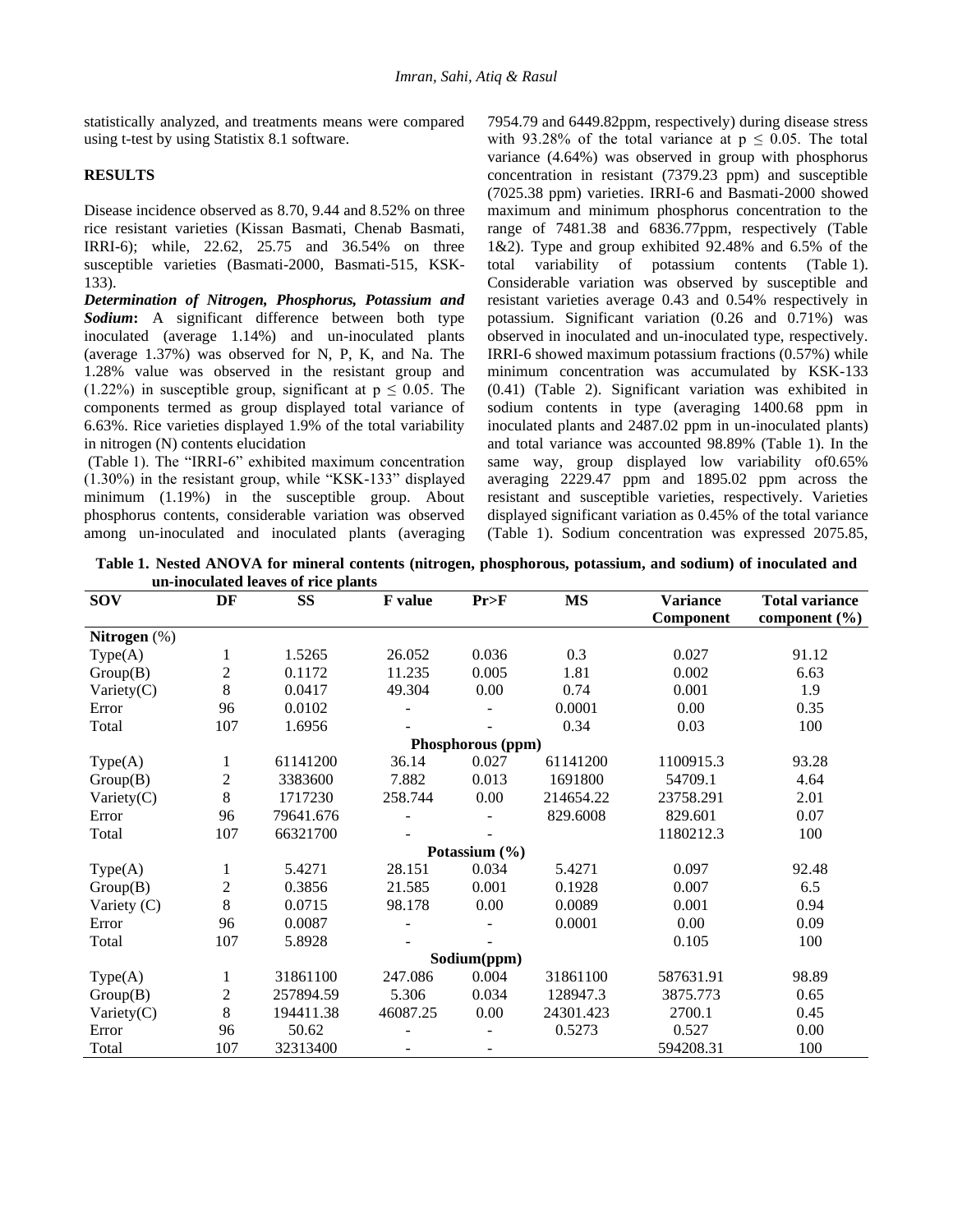1941.46 and 2671.1 ppm by Kissan Basmati, Chenab Basmati and IRRI-6 (resistant group); while 1899.43, 1889.70 and 1895.94 ppm concentration was displayed by varieties namely Basmati-2000, Basmati-515 and KSK-133 (susceptible group) respectively (Table 2).

*Determination of copper, iron, zinc and calcium***:** Copper concentration was observed in variation, both in the uninoculated plant (3.19 ppm) and in inoculated plants (5.99 ppm) in disease pressure situation (Table 4) with 88.96% of the total variability (Table 3). Susceptible and resistant plants showed significant variation averaging 4.15 and 5.02 ppm, respectively.

**Table 2. Amount of nitrogen, phosphorous, potassium and sodium in reaction types (un-inoculated and inoculated), groups (susceptible and resistant) and in varieties of rice plants.**

| Varieties $(C)$               | Kissan             |      | <b>Chenab</b> | IRRI-6         |                   | Basmati-2000       |               | Basmati-515 |         | <b>KSK-133</b> |         |      |  |
|-------------------------------|--------------------|------|---------------|----------------|-------------------|--------------------|---------------|-------------|---------|----------------|---------|------|--|
|                               | <b>Basmati</b>     |      |               | <b>Basmati</b> |                   |                    |               |             |         |                |         |      |  |
| Group (B)<br><b>Resistant</b> |                    |      |               |                |                   | <b>Susceptible</b> |               |             |         |                |         |      |  |
| <b>Type</b> $(A)$             |                    | UI   |               | UI             |                   | UI                 |               | UI          |         | UI             |         | UI   |  |
| Nitrogen $(\% )$              |                    |      |               |                |                   |                    |               |             |         |                |         |      |  |
| Amount of N in $(C)$          | 1.14               | 1.41 | 1.16          | 1.4            | 1.17              | 1.43               | 1.14          | 1.34        | 1.11    | 1.36           | 1.09    | 1.29 |  |
| Av. amount of $N$ in $(C)$    | 1.276              |      |               | 1.28           | 1.3               |                    | 1.24          |             |         | 1.23           | 1.19    |      |  |
| Av. amount of $N$ in $(B)$    |                    |      |               | $R = 1.28$     |                   |                    | $S = 1.22$    |             |         |                |         |      |  |
| Av. amount of $N$ in $(A)$    |                    |      |               | $I = 1.14$     |                   |                    |               |             |         | $U = 1.37$     |         |      |  |
|                               |                    |      |               |                | Phosphorous (ppm) |                    |               |             |         |                |         |      |  |
| Amount of $P$ in $(C)$        | 6642.6             | 8174 | 6491          | 8005           | 6751.1            | 8212               | 6101.6        | 7572        | 6305    | 7785           | 6408.21 | 7981 |  |
| Av. amount of $P$ in $(C)$    | 7408.49            |      | 7247.82       |                | 7481.38           |                    | 6836.77       |             | 7044.77 |                | 7194.6  |      |  |
| Av. amount of $P$ in $(B)$    |                    |      |               | $R = 7379.23$  |                   |                    | $S = 7025.38$ |             |         |                |         |      |  |
| Av. amount of $P$ in $(A)$    |                    |      |               | $I = 6449.82$  |                   |                    | UI=7954.79    |             |         |                |         |      |  |
|                               |                    |      |               |                | Potassium (%)     |                    |               |             |         |                |         |      |  |
| Amount of K in $(C)$          | 0.33               | 0.75 | 0.3           | 0.73           | 0.38              | 0.77               | 0.23          | 0.7         | 0.18    | 0.67           | 0.16    | 0.66 |  |
| Av. amount of $K$ in $(C)$    | 0.54               |      | 0.51          |                | 0.57              |                    | 0.47          |             |         | 0.43           | 0.41    |      |  |
| Av. amount of $K$ in $(B)$    |                    |      |               | $R = 0.54$     |                   |                    | $S = 0.43$    |             |         |                |         |      |  |
| Av. amount of $K$ in $(A)$    |                    |      |               | $I=0.26$       |                   |                    | $UI=0.71$     |             |         |                |         |      |  |
| Sodium(ppm)                   |                    |      |               |                |                   |                    |               |             |         |                |         |      |  |
| Amount of Na in (C)           | 1530.4             | 2621 | 1402          | 2481           | 1420.4            | 2501               | 1360.8        | 2438        | 1351    | 2428.9         | 1340.55 | 2451 |  |
| Av. amount of Na in $(C)$     | 2075.85<br>1941.46 |      |               | 2671.1         |                   | 1899.43<br>1889.71 |               |             | 1895.94 |                |         |      |  |
| Av. amount of Na in $(B)$     |                    |      |               | $R = 2229.47$  |                   |                    |               |             |         | $S=1895.02$    |         |      |  |
| Av. amount of Na in (A)       |                    |      |               | $I = 1400.68$  |                   |                    |               |             |         | $UI = 2487.02$ |         |      |  |

UI=Un-inoculated I= Inoculated S=Susceptible, R=Resistant

#### **Table 3. Nested ANOVA for ionic contents (copper, iron, zinc and calcium).**

| <b>SOV</b>    | DF             | <b>SS</b> | <b>F</b> value | Pr>F               | <b>MS</b> | Variance  | <b>Total variance</b> |  |  |  |  |
|---------------|----------------|-----------|----------------|--------------------|-----------|-----------|-----------------------|--|--|--|--|
|               |                |           |                |                    |           | Component | component $(\% )$     |  |  |  |  |
| Cu(ppm)       |                |           |                |                    |           |           |                       |  |  |  |  |
| Type(A)       | 1              | 210.4777  | 20.362         | 0.046              | 210.4777  | 3.706     | 88.96                 |  |  |  |  |
| Group(B)      | 2              | 20.6739   | 9.957          | 0.007              | 10.337    | 0.344     | 8.27                  |  |  |  |  |
| Variety $(C)$ | 8              | 8.3054    | 10478.75       | 0.00               | 1.0382    | 0.115     | 2.77                  |  |  |  |  |
| Error         | 96             | 0.0095    |                |                    | 0.0001    | 0.00      | 0.00                  |  |  |  |  |
| Total         | 107            | 239.4665  |                |                    |           | 4.166     | 100                   |  |  |  |  |
| Fe(ppm)       |                |           |                |                    |           |           |                       |  |  |  |  |
| Type(A)       | 1              | 626531.77 | 21.974         | 0.043              | 626531.77 | 11074.441 | 88.59                 |  |  |  |  |
| Group(B)      | $\overline{2}$ | 57023.916 | 5.707          | 0.029              | 28511.958 | 870.965   | 6.97                  |  |  |  |  |
| Variety $(C)$ | 8              | 39967.213 | 9519.361       | 0.00               | 4995.9016 | 555.042   | 4.44                  |  |  |  |  |
| Error         | 96             | 50.3822   |                |                    | 0.5248    | 0.525     | 0.00                  |  |  |  |  |
| Total         | 107            | 723573.28 |                |                    |           | 12500.973 | 100                   |  |  |  |  |
|               |                |           |                | $\mathbf{Zn}(ppm)$ |           |           |                       |  |  |  |  |
| Type(A)       | 1              | 16668.635 | 24.537         | 0.038              | 16668.635 | 296.098   | 91.08                 |  |  |  |  |
| Group(B)      | 2              | 1358.6677 | 13.822         | 0.003              | 679.3338  | 23.34     | 7.18                  |  |  |  |  |
| Variety $(C)$ | 8              | 393.2015  | 229.378        | 0.00               | 49.1502   | 5.437     | 1.67                  |  |  |  |  |
| Error         | 96             | 20.5705   |                |                    | 0.2143    | 0.214     | 0.07                  |  |  |  |  |
| Total         | 107            | 18441.075 |                |                    |           | 325.09    | 100                   |  |  |  |  |
| Ca(ppm)       |                |           |                |                    |           |           |                       |  |  |  |  |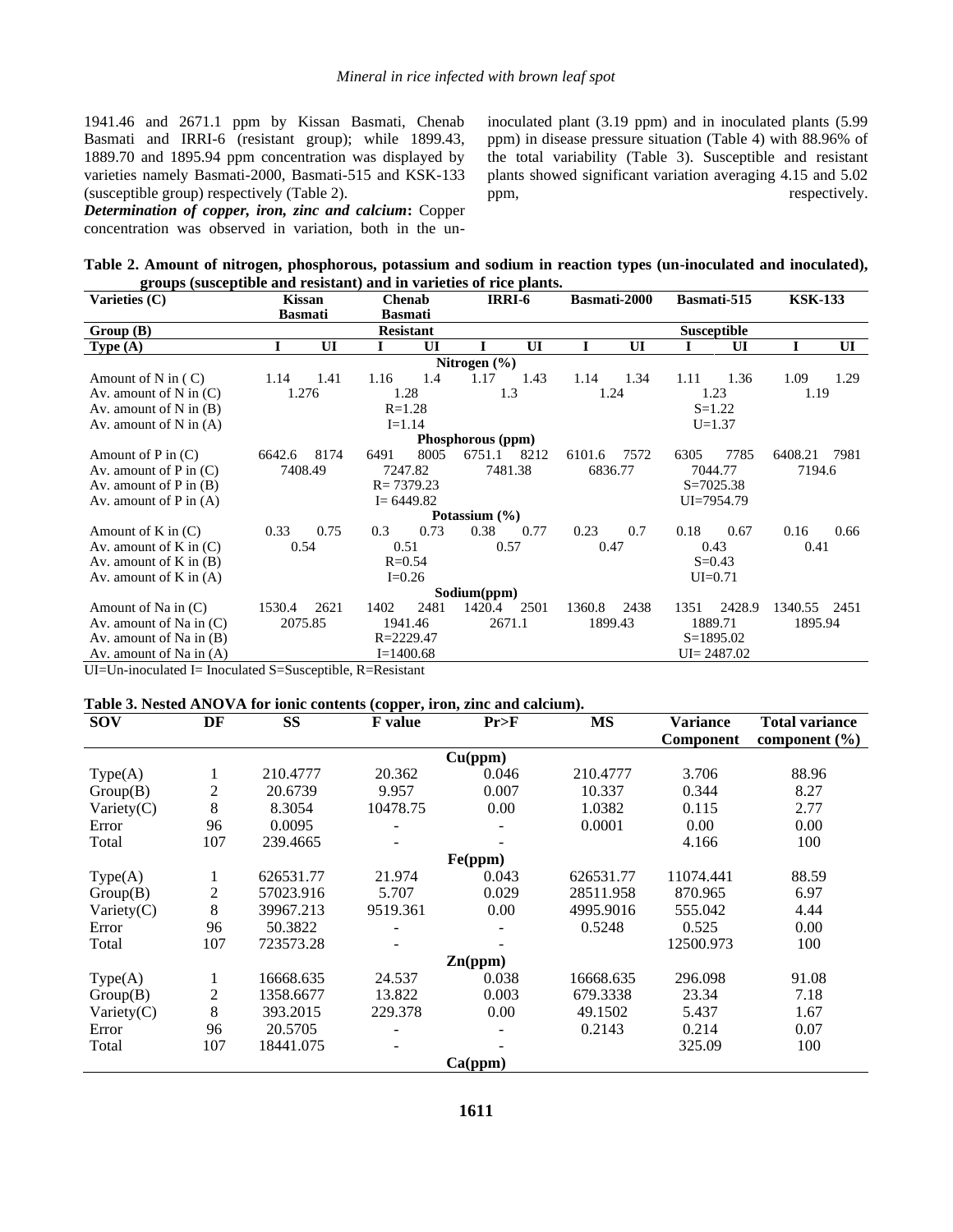| Type(A)       |     | 1.05E+07  | 36.341                   | 0.026                    | 1.05E+07  | 188240    | 92.84 |  |
|---------------|-----|-----------|--------------------------|--------------------------|-----------|-----------|-------|--|
| Group(B)      |     | 575253.83 | 8.65                     | $0.01\,$                 | 287626.91 | 9421.374  | 4.65  |  |
| Variety $(C)$ |     | 265998.52 | 21.16                    | $0.00\,$                 | 33249.815 | 3519.831  | . 74  |  |
| Error         | 96  | 150847.99 | $\overline{\phantom{0}}$ | $\sim$                   | 1571.3332 | 1571.333  | 0.78  |  |
| Total         | 107 | $14E+07$  | $\sim$                   | $\overline{\phantom{a}}$ |           | 202752.53 | 100   |  |

**Table 4. Quantity of copper, iron, zinc and calcium in reaction types (un-inoculated and inoculated), group (resistant & susceptible) in leaves of rice plants.**

| Varieties (C)               | Kissan Basmati<br><b>Chenab</b> |              |                  |                             | IRRI-6<br><b>Basmati-</b> |               |               | <b>Basmati-515 KSK-133</b> |                  |                  |      |              |
|-----------------------------|---------------------------------|--------------|------------------|-----------------------------|---------------------------|---------------|---------------|----------------------------|------------------|------------------|------|--------------|
|                             |                                 |              | <b>Basmati</b>   |                             |                           |               | 2000          |                            |                  |                  |      |              |
| Group(B)                    |                                 |              | <b>Resistant</b> |                             |                           |               |               |                            | Susceptible      |                  |      |              |
| <b>Type</b> $(A)$           | Ī                               | UI           |                  | UI                          |                           | UI            | I             | UI                         |                  | UI               | I    | UI           |
| Copper(ppm)                 |                                 |              |                  |                             |                           |               |               |                            |                  |                  |      |              |
| Amount of $Cu$ in $(C)$     | 3.64                            | 6.43         | 3.24             | 6.02                        | 4.01                      | 6.84          | $2.5^{\circ}$ | 5.33                       | 2.75             | 5.47             | 3.04 | 5.85         |
| Av. amount of $Cu$ in $(C)$ | 5.035                           |              | 4.63             |                             | 5.42                      |               | 3.91          |                            | 4.11             |                  | 4.44 |              |
| Av. amount of $Cu$ in $(B)$ |                                 |              | $R = 5.02$       |                             |                           |               |               |                            |                  | $S = 4.15$       |      |              |
| Av. amount of $Cu$ in $(A)$ |                                 |              | $I = 3.19$       |                             |                           |               |               |                            |                  | $UI = 5.99$      |      |              |
|                             |                                 |              |                  | Fe(ppm)                     |                           |               |               |                            |                  |                  |      |              |
| Amount of Fe in $(C)$       | 146.72                          | 309.06       | 140.73           | 301.5                       | 136.22                    | 302           | 130.7         | 294                        |                  | 80.35 220.7      |      | 110.3 232.26 |
| Av. amount of Fe in $(C)$   | 227.89                          |              | 221.09           |                             | 219.06                    |               | 212.11        |                            |                  | 150.51<br>171.25 |      |              |
| Av. amount of Fe in $(B)$   |                                 | $R = 222.68$ |                  |                             |                           |               | $S = 177.95$  |                            |                  |                  |      |              |
| Av. amount of Fe in $(A)$   |                                 | $I=124.15$   |                  |                             |                           | $UI = 276.48$ |               |                            |                  |                  |      |              |
|                             |                                 |              |                  | $\mathbf{Zn}(\mathbf{ppm})$ |                           |               |               |                            |                  |                  |      |              |
| Amount of $Zn$ in $(C)$     | 15.15                           | 42.49        | 14.6             | 40.41                       | 16.66                     | 44.4          | 8.16 30.8     |                            | 10.57 33.01 13.7 |                  |      | 36.78        |
| Av. amount of $Zn$ in $(C)$ | 28.82                           | 27.5         |                  | 30.52                       |                           | 19.5          |               | 21.79                      |                  | 25.24            |      |              |
| Av. amount of $Zn$ in $(B)$ |                                 | $R = 28.94$  |                  |                             |                           | $S = 22.17$   |               |                            |                  |                  |      |              |
| Av. Amount of $Zn$ in $(A)$ |                                 | $I = 13.14$  |                  |                             |                           |               | $UI = 37.98$  |                            |                  |                  |      |              |
| Ca(ppm)                     |                                 |              |                  |                             |                           |               |               |                            |                  |                  |      |              |
| Amount of Ca in (C)         | 340.46                          | 987.4        | 249.45           | 915.8                       | 410.42 1070               |               | 225.4 865     |                            |                  | 216.2 774.9      |      | 240.5 802.17 |
| Av. amount of $Ca$ in $(C)$ | 663.93                          | 582.64       |                  | 740.31                      |                           | 545.29        |               | 495.53                     |                  | 521.31           |      |              |
| Av. amount of $Ca$ in $(B)$ |                                 |              |                  | $R = 662.29$                |                           |               |               |                            |                  | $S = 520.71$     |      |              |
| Av. Amount of Ca in (A)     |                                 |              | $I = 280.40$     |                             |                           |               |               |                            |                  | $U=902.60$       |      |              |

UI=Un-inoculated; I=Inoculated S=Susceptible; R=Resistant

Varieties exhibited significant results, with 2.77% of the total variance. IRRI-6 (6.84 ppm) and Basmati-2000 (2.5ppm) displayed maximum and minimum concentration, respectively (Table 4). Un-inoculated and inoculated plants leave expressed significant variation of iron with 88.59% of the total variance (Table 3). Correspondingly, a considerable variation was observed in the leaves of resistant (222.68 ppm) and susceptible plants (177.95 ppm). Kissan Basmati and Basmati-515 retained 227.89 ppm (maximum) and 150.51 ppm (minimum) concentrations (Table 4) which accounted for 4.44% of the whole variability (Table 3). Zinc contents were exhibited significant variation in type (averaging 13.14 ppm in inoculated plants and 37.98 ppm in un-inoculated plants) (Table 3 and 4). While considerable variation (7.18% of total variance) was expressed by resistant and susceptible varieties averaging 28.94 ppm and 22.17 ppm, respectively. Varieties exhibited significant variation with 1.67% of the total variance. IRRI-6 and Basmati-2000 showed 30.52ppm and 19.5 ppm as maximum and minimum concentration, respectively (Table 3& 4).

Type, group and varieties expressed 92.84, 4.65 and 1.74% of the total variability in calcium contents (Table 3). A significant difference was depicted in inoculated (280.40 ppm) and un-inoculated (902.60 ppm) type of plants. Minimum concentration of Ca was observed in case of susceptible group (520.71 ppm) as compared to resistant one (662.29) while in case of varieties maximum amount of Ca was exhibited by Kissan Basmati (740.31 ppm) while minimum by Basmati-515 (490.53 ppm), respectively.

#### **DISCUSSION**

In the present study, resistant type of plants expressed higher concentration while susceptible type showed minimum concentrations of minerals (phosphorus, sodium, calcium, nitrogen, potassium, zinc, copper and iron). Reduction in host mineral contents quantity was due to the exploitation of these nutrients by the fungal pathogen for its development and survival. Inoculated group of rice plants expressed less amount of nitrogen in susceptible types; while, un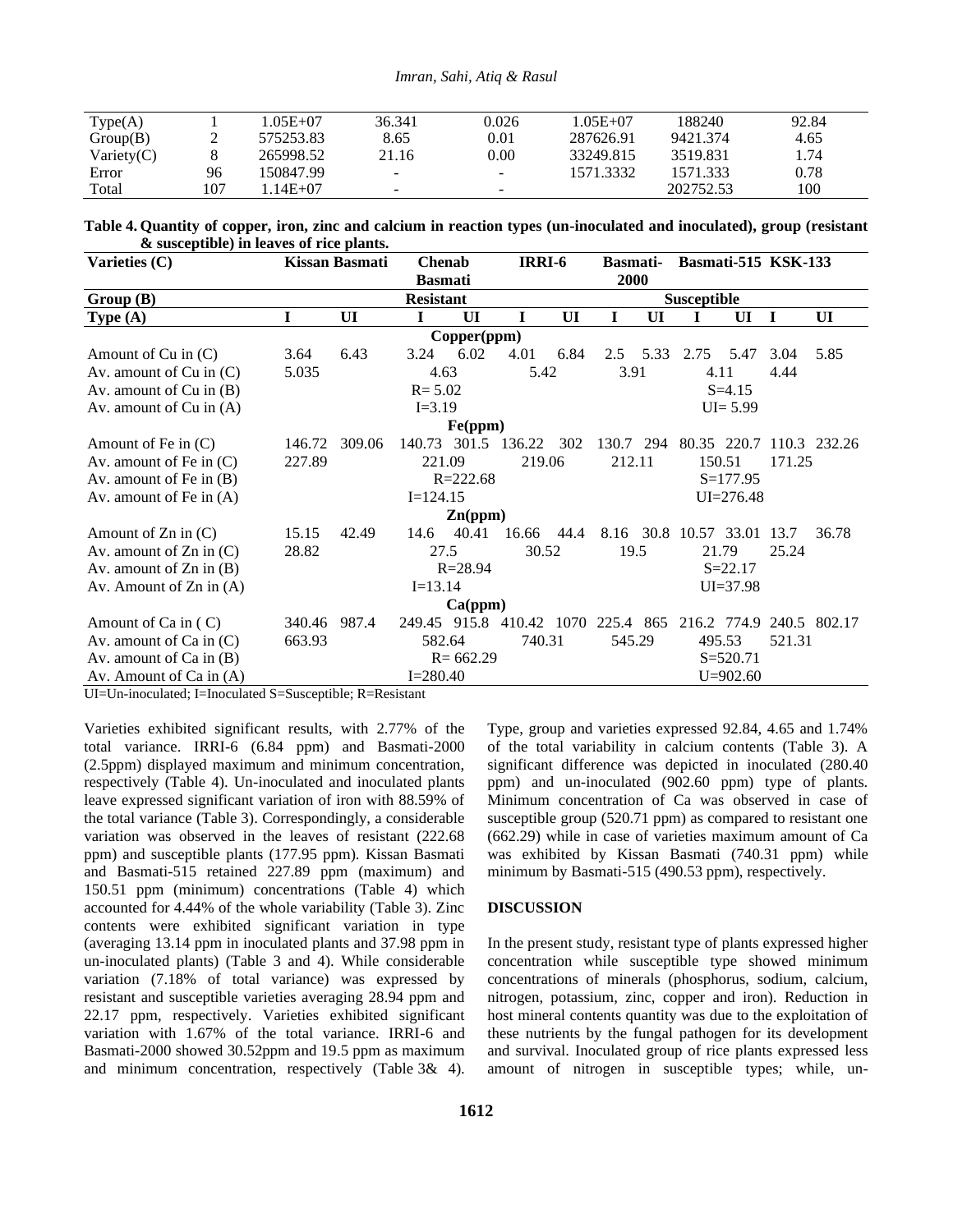inoculated and resistant plants contained more nitrogen contents. Similar results were reported by Jadon and Shah (2012) who reported that resistant varieties had higher quantity of nitrogen as compared to susceptible once upon pathogen infection and the combination of nitrogen and potassium in high rate contributed to decreased the incidence of BLS (Carvalho *et al*., 2010). Phosphorous is an essential element for the synthesis of nucleic acid and ATP (Schumann *et al*., 2017). It also has variable role in disease resistance by promoting the root growth and decreasing the disease incidence. Similarly, in present study, the phosphorous quantity was decreasing in inoculated type due to Infection of pathogen that promotes the disease. Like, Dorads (2008) reported about its low level that promotes the disease and balance level decreases the disease incidence. Analysis showed that higher content of phosphorus helped to reduce the BLS disease incidence (Singh *et al*., 2005). Potassium (K) is essential for the synthesis of proteins, starch, and cellulose in plants. Cellulose is a primary component of cell walls and its deficiency causes leakage of cell walls which enhances the chances of pathogen attack (Schumann *et al*., 2017). In contemporary study, reduction in K concentration was observed in inoculated plants which decreases the dry matter in the plant which support the pathogen to enhance the level of pathogen infection. Outcomes of the current study are supported by the work of (Ou, 1985) who reported decrease in dry matter contents due to imbalance amount of N and K as a result of *B. oryzae*  attack (Ou, 1985). Current study results are also supported by the findings of Pandey (2018) who observed higher concentration of K in healthy leaves of rice as compared to those leaves which are affected by brown leaf spot. Similar results were reported by Pandey (2018) in case of sodium as were observed in the present study.

Copper has a key role in protein and carbohydrate metabolism (Imran and Gurmani, 2011).Its deficiency reduces production of defense compounds, accumulation of soluble carbohydrates, and lignification process. These factors increase the chances of disease by reducing the resistance of plants (Schumann *et al*., 2017). In present study, reduction in Cu contents was recorded in BLS affected leaves as compared to un-inoculated healthy leaves. These results are in similar with the work of (Liew *et al*., 2012) who reported increase in disease severity of BLS with the reduction in Cu contents and the foliar treatment had been found to effectively reduce disease incidence by 5% as it is an integral part of plant resistance towards plant diseases (Schumann *et al*., 2017).Iron (Fe)have a vibrant role in nucleic acid metabolism and is a compulsory part of chlorophyll and its low level can affect the chlorophyll contents of plants (Imran and Gurmani, 2011).When a pathogen attacks, it reduces level of iron as observed in present investigation. Decreased level of the Fe enhances the aggressiveness of a pathogen to cause maximum damage to

the host plant. Results of the present study are in line with the findings of Dordas (2008) and Pandey (2018) who reported reduced quantity of Fe in the infected susceptible plants as compared to healthy resistant ones. Zn have a significant role as it is a vital part of metabolic, biochemical activities and in up taking of water. In study under consideration, reduction in Zn amount was observed due to BLS attack, which increases disease severity due to increase in reducing sugars and amino acids in rice plants as described by Dordas (2008). Reduction in Zn concentration is the cause of disintegration of plasma membrane and uplifts the process of pathogen infection as recorded by Mengel and Kirby (2001). Balanced amount of Ca is necessary for plants as it maintains resistance of plants towards pathogen infection and makes the plant to withstand disease severity. Deficiency of Ca boosts up the level of sugars and amino acids in both leaf and stem tissues which enable most of fungi to invade on the leaf surface by releasing enzymes, which dissolve the middle lamella. The activity of these enzymes is strongly inhibited by Ca, which further explains the close relationship between the Ca content of tissues and their resistance to fungal diseases (Schumann *et al*., 2017). Significant variability was observed in Ca contents of resistant cultivars of both groups (inoculated and un-inoculated) upon Infection with *B. oryzae*  in present study. Findings of the current study are supported by the observations of Dordas (2008) who reported increase in disease intensity with the deficiency of calcium contents. Outcomes of the current study are also supported by the work of Pandey (2018) who declared higher amount of Ca in resistant plants as compared to infected susceptible rice plants which helps in disease progression

*Conclusion***:** Reduction in host mineral contents (phosphorus, sodium, calcium, nitrogen, potassium, zinc, copper and iron) was due to the exploitation of these nutrients by the fungal pathogen for its development and survival. Suitable application of these nutrients helps in strengthening of physiological and biochemical processes of the rice plants which ultimately help in increasing the resistance towards BLS of Rice.

*Acknowledgements*: Authors are highly thankful to the HEC (Higher Education Commission of Pakistan for funding this study.

#### **REFERENCES**

- Aryal, L., G.A. Bhattarai, M. Subedi, B. Subedi and G.K. Sah. 2016. Response of rice varieties to brown spot disease of rice at Paklihawa, Rupandehi. Global J. Bio. Agri. Health Sci. 5:50-54.
- Asghar, A., H. Rashid, M. Ashraf, M.H. Khan and Z. Chaudhry. 2007. Improvement of basmati rice against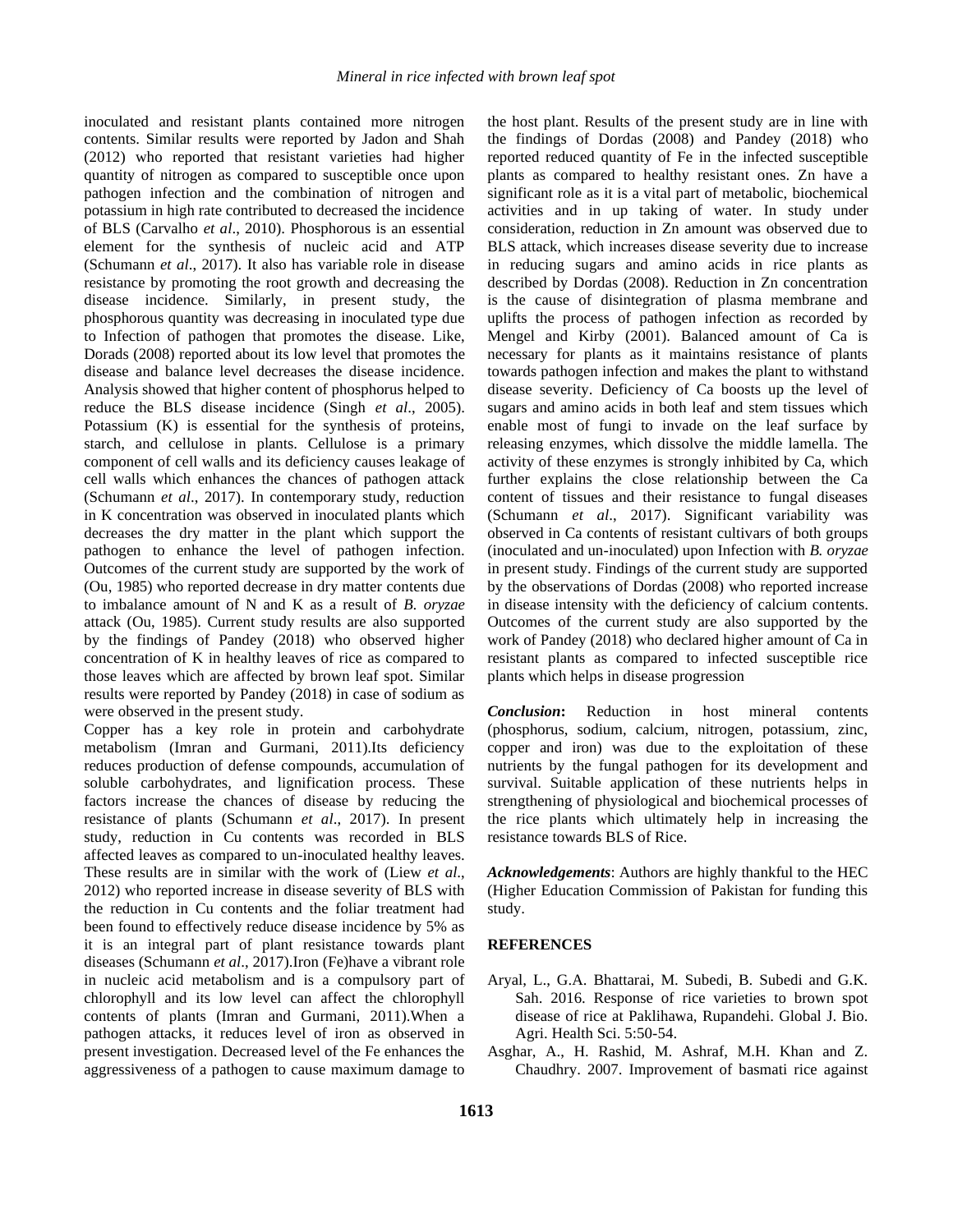fungal Infection through gene transfer technology. Pak. J. Bot. 39:1277.

- Bhargava, B.S. and H.B. Raghupathi. 1993. Analysis of plant materials for macro and micronutrients. Methods of analysis of soil, plant, water and fertilizers. Fertilizers Development and Consultation Organization, New Delhi, India. Pp.49-82.
- Boltz, D.F. and M.G. Mellon. 1948. Spectrophotometric determination of phosphorus as molybdiphosphoric acid. Anal. Chem. 20:749-751.
- Carvalho, M.P., F.A. Rodrigues, P.R. Patricia, C.C.L. Andrade, J.C.P. Baroni, H.S. Paye and J.E.L. Junior. 2010. Rice resistance to brown spot mediated by nitrogen and potassium. J. Phytopathol. 158:160-166.
- Chattopadhyay, S.B and J.G. Dickson. 1960. Relation of nitrogen to disease development in rice seedlings infected with *Helminthosporium oryzae*. Phytopathol. 50:434-438.
- Choudhry, F.A., N.Jabeen, M.S.Haider and R. Hussain. 2019. Comparative analysis of leaf spot disease in Rice Belt of Punjab, Pakistan. Advanc. Life Sci. 6:76-80.
- Dallagnol, L.J., F.A. Rodrigues, M.V.B. Mielli, J.F. Ma and L.E. Datnoff. 2009. Defective active silicon uptake affects some components of rice resistance to brown spot. Phytopathol. 99:116-121.
- Datnoff, L.E., C.W. DerenandG.H. Snyder.1997. Silicon fertilization for disease management of rice in Florida. Crop Protec. 16:525-531.
- Dordas, C. 2008. Role of nutrients in controlling plant diseases in sustainable agriculture: A Review. Agron. Sustain. Dev. 28:33-46.
- Dutta, S. 2015. Biopesticides: an ecofriendly approach for pest control. Institutions 4:250-265.
- Fiske, C.H. and Y. Subbarow. 1925. The colorimetric determination of phosphorus. J. Biol. Chem. 66:375- 400.
- Gnanamangai, B.M. and P. Ponmurugan. 2012. Evaluation of various fungicides and microbial based biocontrol agents against bird's eye spot disease of tea plants. Crop Protec. 32:111-118.
- Gomez, K.A., K.A. Gomez and A. Gomez. 1984. Statistical procedures for agricultural research: 2nd Ed. John Wiley & Sons., New York,USA. Gupta, V., N. Shamas, V.K. Razdan, B.C. Sharma, R. Sharma, K. Kaur, I. Singh, D. John and A. Kumar. 2013. Foliar application of fungicides for the management of brown spot disease in rice (*Oryza sativa* L.) caused by *Bipolaris oryzae*. African J. Agric. Res. 8:3303-3309.
- Hajiboland, R. 2012. Effect of micronutrient deficiencies on plants stress responses. Abiotic stress responses in plants metabolism, productivity and sustainability. Springer, Science + Business Media, New York, USA. Pp. 283-329.
- Helrich, K. 1990. Official methods of analysis of the Association of Official Analytical Chemists. 15<sup>th</sup> Ed. Association of Official Analytical Chemists. Inc. Wilson Boulevard Arlington, Virginia 22201, USA.
- Huber, D.M. and R.D. Graham. 1999. The role of nutrition in crop resistance and tolerance to disease. In: Rengel, Z. (ed.), Mineral nutrition of crops: Fundamental mechanisms and implications. Food Product Press, New York, USA. Pp. 205-226.
- Imran, M. and Z.A. Gurmani. 2011. Role of macro and micro nutrients in the plant growth and development. Sci. Tec. Dev. 30:36-40.
- IRRI. 2012. Rice facts. International Rice Research Institute, Manila, Philippines. http://Irri.org 2012.
- Jadon, K.S. and R. Shah. 2012. Effect of *Drechslera bicolor* Infection on physiology of bell pepper. J. Plant Pathol. Microbiol. 3:126-129.
- Jatoi, G.H., M.A. Abro, J.A. Tariq, S. Memon, N. Mangi, A. Keerio, M.A. Gadhi, S. Hussain and D. Qiu. 2016. Screening of potential bacterial bio-control agents against the *Helminthosporium oryzae* in-vitro conditions caused by brown spot of rice. Pak. J. Biotechnol. 13:95- 100.
- John, A. and M. Fielding. 2014. Rice production constraints and 'new'challenges for South Asian smallholders: insights into de facto research priorities. Agri. Food Secur. 3:1-18.
- Khakwani, A.A., M. Zubair, M. Mansoor, K. Naveed, I.H. Shah, A. Wahab, M. Ilyas and I. Ahmed. 2006. Agronomic and morphological parameters of Шее crop as affected bydate of transplanting. J. Agron. 5:248-250.
- Kjeldahl, C. 1883. A new method for the determination of nitrogen in organic matter. Z. Anal. Chem. 22:366.
- Liew Y.A., S.R. Omar, M.H.A. Husni., A.M.A. Zainal and P.A. NurAshikin. 2012. Effects of foliar applied copper and boron on fungal diseases and rice yield on cultivar MR219. Pertanika J. Trop. Agric. Sci. 35:339-349.
- Mengel, K. and E.A. Kirby. 2001. Principles of plant nutrition. 5th Ed. Kluwer Academic Publisher, Dordrecht, Netherlands.
- Minnatullah, M. and A.C. Jha. 2002. *Helminthosporium blight* management with micronutrients in Boro rice. J. Appl. Biol. 12:74-76.
- Mueller, D., A.E. Robertson, A. Sisson and G. Tylka. 2010. Soybean diseases: Iowa State University University Extension, 321 Bessey Ames, IA 50011-1020, USA.
- Mustafa, A., S.I. Yasin, S. Mahmood, A. Hannan and M. Akhtar. 2013. Field evaluation of new fungicides against rice (*Oryza sativa*) diseases. Pak. J. Phytopathol. 25:141-145.
- Ou, S.A. 1972. Rice diseases. International Mycological Institute, Kew, Surrey, England. pp. 366.
- Ou, S.H. 1985. Rice diseases. 2<sup>nd</sup> ed. Common Wealth Mycological Institute Kew England. Pp.201-222.